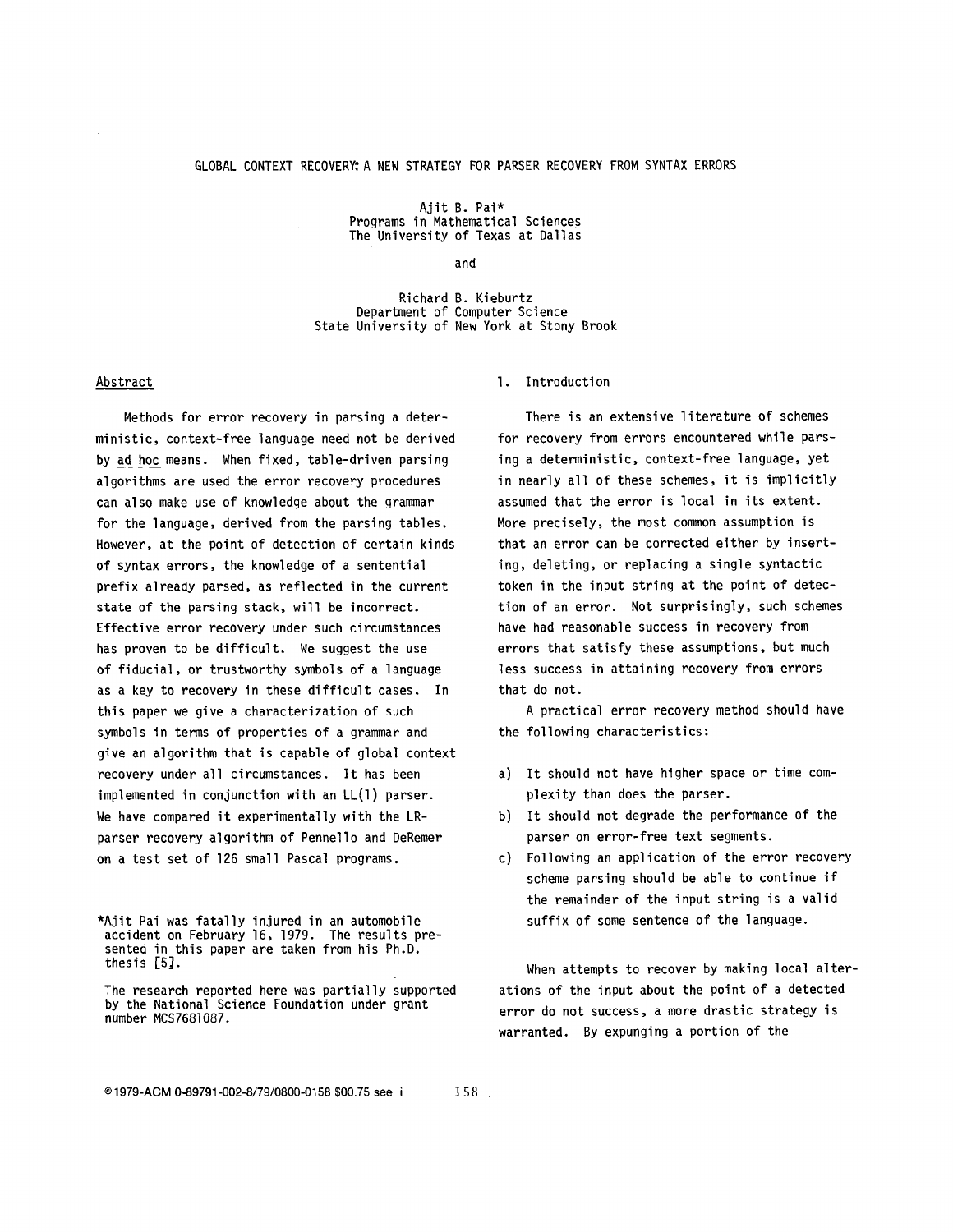remaining input text, it may be possible to obtain a valid suffix which can be parsed. By utilizing the contextual information implicit in the parsing stack, it may be possible to "splice" a valid suffix onto a sentential prefix. We term this kind of strategy global context recovery. This paper gives the outline of a global context recovery algorithm that is assured to allow parsing to be resumed correctly, if the remainder of the input contains no more errors. It depends upon a prior analysis of a grammar for the language, and is therefore most suitable for use in conjunction with table-driven, deterministic parsers.

The algorithm has been developed in detail, and implemented in connection with LL(1) parsing. However, there is no fundamental obstacle to adapting it to LR parsers as well. The technique has proven itself to be satisfactory in the implementation of error recovery for several programming languages, and is used in the Stony Brook Pascal 360 compiler, (Release 2).

Global context recovery is performed in two stages:

i) the input is scanned until encountering one of a set of specified syntactic tokens (called the fiducial symbols of the language).

ii) the content of the parsing stack is replaced by a sequence of symbols from which the parser can accept a sentential suffix beginning with the fiducial symbol encountered in the scanning stage.

The choice of a set of fiducial symbols is obviously crucial. The term fiducial means trustworthy; choice of a symbol depends on the extent to which its appearance constrains the nature of a string that may follow it in a sentential form, according to a particular grammar for the language. There can be an infinite number of sentential suffixes starting with a given symbol, but if all of them can be derived from a single sentential suffix then we can say that the symbol fully constrains the suffices starting with that symbol. Such a symbol is called a strong fiducial symbol. We shall describe a sufficient condition for a symbol to be a strong fiducial symbol in a given grammar. For reasons that will become apparent, there are very few strong fiducial symbols in any

grammar for a programming language. But one can define a large and useful subclass of sentential suffixes for which many symbols will be fiducial.

We consider the subclass of suffixes of 'nonrecursively' derived sentential forms; a symbol is a weak fiducial symbol if there exists a sentential suffix from which can be derived all sentential suffixes in this subclass which also start with that symbol. Many of the reserved words in a programming language can be weak fiducial symbols if a grammar for the language is chosen appropriately. In our error recovery scheme global context recovery is attempted on weak fiducial symbols.

An important idea in error recovery is that of 'phrase-level recovery'. The intent is to isolate a grammatical phrase containing the error, then correct it by substituting a similar, but correct instance of the phrase. The implementation of such a concept in connection with a bottom-up parse rests on the observation that certain strings are always syntactically reduced in the same manner, independent of the context in which they appear. The modus operandi of phraselevel recovery is to find such uniformly reducible strings in the look-ahead strings and reduce them. For example in

....;  $X:=Y$  A[<integer exp>]:=.........

the phrase 'A $\lceil$  <integer exp>]' is always reduced to a «variable», in any context. Once this reduction has been made, one-symbol look-ahead finds the ':=', and the error in the above program can be corrected by inserting ';' before the <variable>. In this sense, phrase-level recovery may be termed deferred error correction: one does not merely scan the look-ahead symbol, but also processes it before attempting to correct the error.

The identification and reduction of uniformly reducible strings (i.e. strings whose reduction is independent of the context) is facilitated if the parser itself uses as little of the context as possible. So phrase-level recovery is eminently suited to bounded-context parsers, although it has been used with the LR-family of parsers too.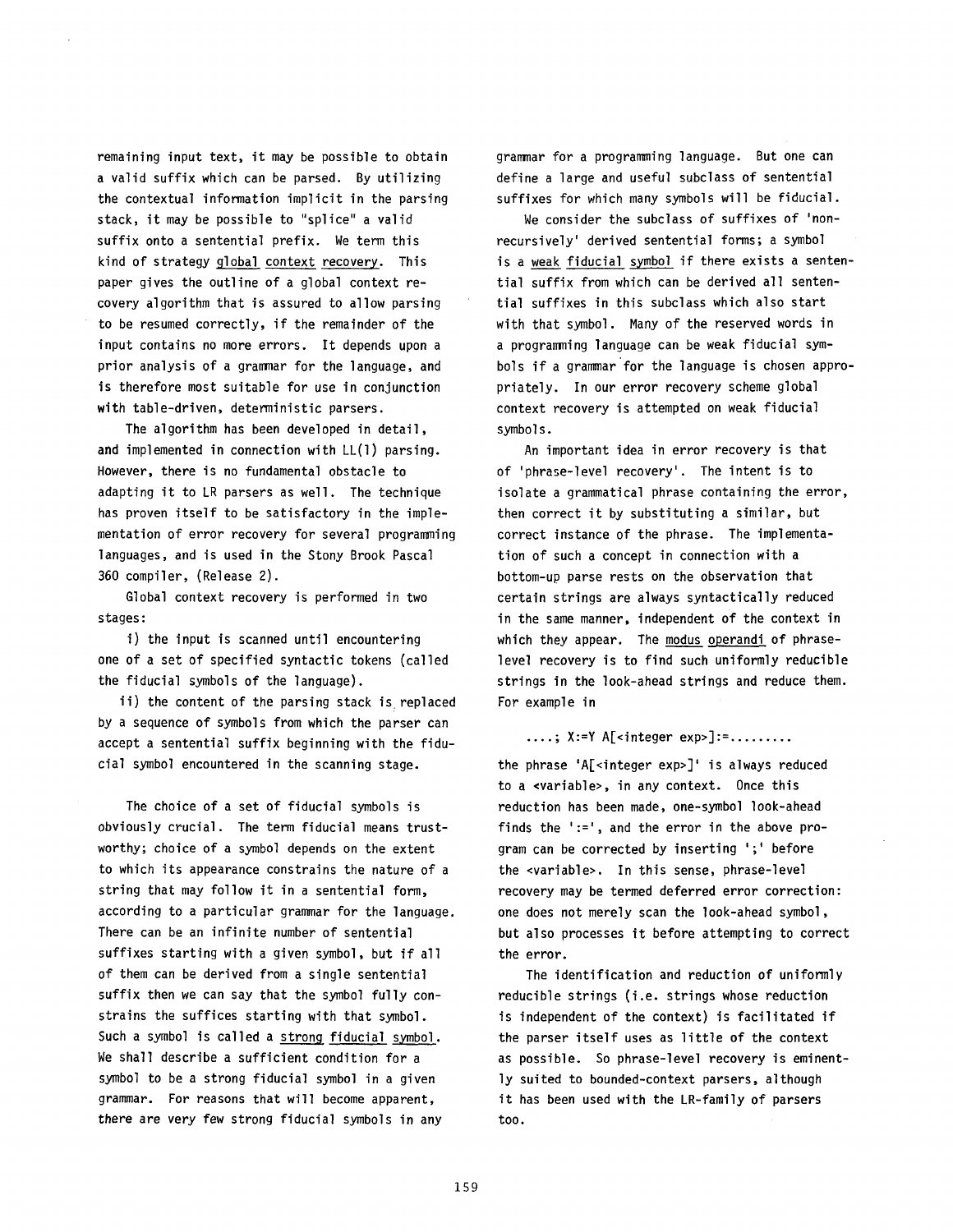Graham and Rhodest [l] have applied phraselevel recovery to simple precedence parsers. Pennello and DeRemer [2] have extended the phraselevel recovery concept to LR-family of parsers. Here the task of reduction is complicated by the fact that in LR-parsing, a correct analysis of the input scanned so far is needed in order to parse any further. To circumvent this difficulty these authors use parallel parsing from the point of error, and perform a context independent reduction in the look-ahead string: only that sequence of shift and reduce actions is considered which is common to all paths of the parallel parse. Neither of these methods allows for a case in which the suffix represented by the remaining input happens not to be a valid continuation of the left context represented by the parsing stack. In such a circumstance, recovery fails.

## 2. An Example: LL(1) Error Recovery

A parser for a deterministic language consists of a finite-state control and a push-down store, and can parse without backing up, using a bounded look-ahead. Its parsing actions can be interpreted in terms of a grammar for the language. Thus, in the case of a top-down parser, the push-down store contains a suffix of a left-most sentential form and the parsing action determines the next production to be applied. In a bottom-up parser the push-down store contains a prefix of a right-most sentential form, the remaining portion of the input forming the corresponding suffix, and the parsing action determines the next reduction to be made.

## 2.1. Some Definitions and Theorems

For a detailed description of LL(1) parsers, the reader is referred to [3].

Let G=( $V_T$ ,  $V_N$ , S, P) be a deterministic, contextfree grammar, where

 $V_T$  is the set of terminal symbols,

 $V_N$  is the set of non-terminal symbols,

S is the goal symbol, and

P is the set of productions.

In what follows, we use capital letters A,B,C, etc. to denote non-terminals, lower-case letters r,s,t, etc. to denote terminals and lower-case greek letters  $\alpha, \beta, \gamma$ , etc. to denote strings containing both terminals and non-terminals.

Let  $A \rightarrow \alpha$  be the ith production. We define the lookahead set (LAS) of the pair (A,i) as follows.

Case 1: from  $\alpha$  there is no derivation of an empty string.

LAS(A,i)= {t| there exists  $\beta$  such that  $\alpha$  =><sup>\*</sup> t<sub>B</sub>} Case 2: from  $\infty$  an empty string can be

derived.

Let S<sub>1</sub> = {t|there exists  $\beta$  such that  $\alpha$  =>\*t $\beta$ }  $S_2$  = {t|there exist  $\beta, \gamma, \delta$  such that

 $S \Rightarrow \gamma A \delta$  and and  $\delta \Rightarrow$ \* t $\beta$ }

$$
LAS(A, i) = S_1 \cup S_2.
$$

If, for all  $A,j,i,t$  (telAS $(A,j)$  and telAS $(A,i)$ implies that i=j) then the grammar is said to be LL(1).

Define a function F:  $V_N$  X  $V_T$   $\rightarrow$  P {error} as follows.

 $F(A,t) = i$ , if there exists an i such that t is in LAS(A,i).

= error, otherwise.

If the grammar is LL(1) then the function F is well-defined and is called the parsing function. A language with an LL(1) grammar can be parsed top-down without backtracking, using the LL(1) parsing function to predict the production to be applied.

In error recovery it is useful to know whether a given terminal symbol can be embedded in a string derivable from a given non-terminal. This information is furnished by a boolean-valued function, WITHIN.

WITHIN:  $V_N$  X  $V_T$   $\rightarrow$  {true, false} is defined as follows.

 $WITHIN(A,t) = true if there exist strings$  $\alpha, \beta$  such that A =>\* $\alpha$ t $\beta$ .

= false otherwise.

The WITHIN function is used in error recovery to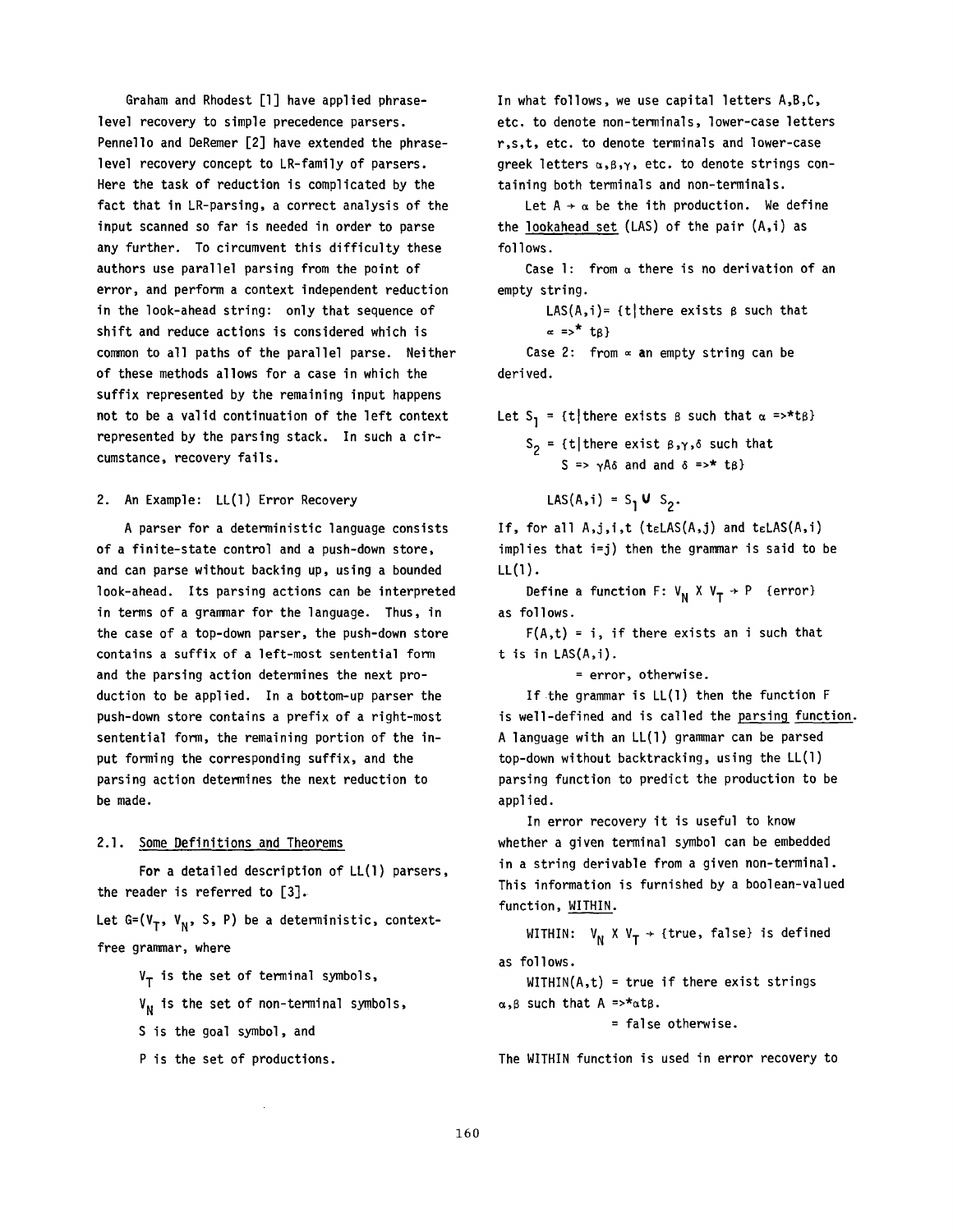determine where to reconfigure the stack when local corrections have failed.

At any stage of parsing, certain symbols are permitted as valid continuation symbols. This set of acceptable symbols (AS) is defined as follows. Suppose the parsing stack contains the string  $Z_{\omega}$ , where Z is a terminal or non-terminal symbol.

 $AS(Z) = {t | there exists  $\beta$  such that  $Z \Rightarrow * \tg$  }$ if Z is a non-terminal

- = {Z} otherwise.
- $AS(Z_{\omega}) = AS(Z)$  if Z cannot produce an empty string.
	- =  $AS(Z)$  U  $AS(\omega)$  otherwise.

 $AS(\omega) = \emptyset$  if  $\omega$  is empty.

As mentioned previously, when local corrections fail the scanner is advanced to a fiducial symbol and the parsing stack is adjusted to accept a suffix starting with that symbol. Furthermore, if there is more than one way to reconfigure the stack, then we should choose the way most likely to succeed. These observations can be formalized.

Definition 2.1.1: For any symbols A and z in a grammar G, a z-embedding derivation from A is a left-to-right canonical derivation

A =>\*  $\alpha$  such that z occurs in  $\alpha$ . Note: In a z-embedding derivation, the string  $\alpha$  may contain several occurrences of z. To avoid ambiguity, we will always refer to the left-most occurrence of O  $\mathsf{z}$  in  $\alpha$ .

Definition 2.1.2: A z-embedding derivation  $A \Rightarrow^* \alpha$  is said to be minimal if no intermediate string in the derivation contains an occurrence of z.  $\Box$ 

Definition 2.1.3: Let  $A = (A \Rightarrow^* W)$  be a z-embedding derivation and let T be the derivation tree of  $\Delta$ . In T, let P be the path from the root node to the (left-most) leaf node with label z. If no two nodes in P have the same label then  $\Delta$  is called a z-embedding left-to-right non-recursive (LRNR) derivation.  $\Box$ 

Intuitively, a z-embedding derivation is LRNR if it uses no recursive productions. This leads us to the following theorem, which we state without proof.

Theorem 2.1.4: If WITHIN(A,t) then there exists a t-embedding minimal LRNR derivation from A.  $\Box$ 

Definition 2.1.5: Let  $A \Rightarrow x \alpha ZB$  be a minimal z-embedding LRNR derivation from A. Then zß is Ω called a minimal z-suffix of A.

We use minimal LRNR derivations for reconfiguring the parst stack in global context recovery.

2.2 The Global Recovery Algorithm

At the beginning of parsing, the parsing stack is initialized to contain the goal symbol S, preceded by an end marker. At any stage of parsing let p be the current token scanned and let Stacktop denote the top symbol of the stack.

Context Recovery:

Step l: Scan the rest of the input text until a fiducial symbol is encountered, say p.

Step 2: Pop the stack until either Within(Stacktop,p) is satisfied, or the stack becomes empty.

Step 3: (a) In case the stack is empty, push the goal symbol S onto the stack;

(b) If Stacktop is a non-terminal, then replace it by one of the minimal p-suffixes that can be derived from it (actually, if the fiducial symbols have been chosen correctly, Stacktop will have a unique minimal p-suffix); otherwise, Stacktop is the terminal symbol p.

We present below a non-deterministic algorithm to reconfigure the stack. In this algorithm a production-marker is stacked before expanding a non-terminal in the stack. Whenever the production-marker is popped from the stack it implies that the last production applied has failed to produce a minimal p-suffix in the stack.

Algorithm 2.2.1

Successful = False; repeat Case l: Stacktop = Production-marker; do nothing; Case 2: Stacktop is a terminal symbol; if Stacktop = p then Successful := True else pop the stack.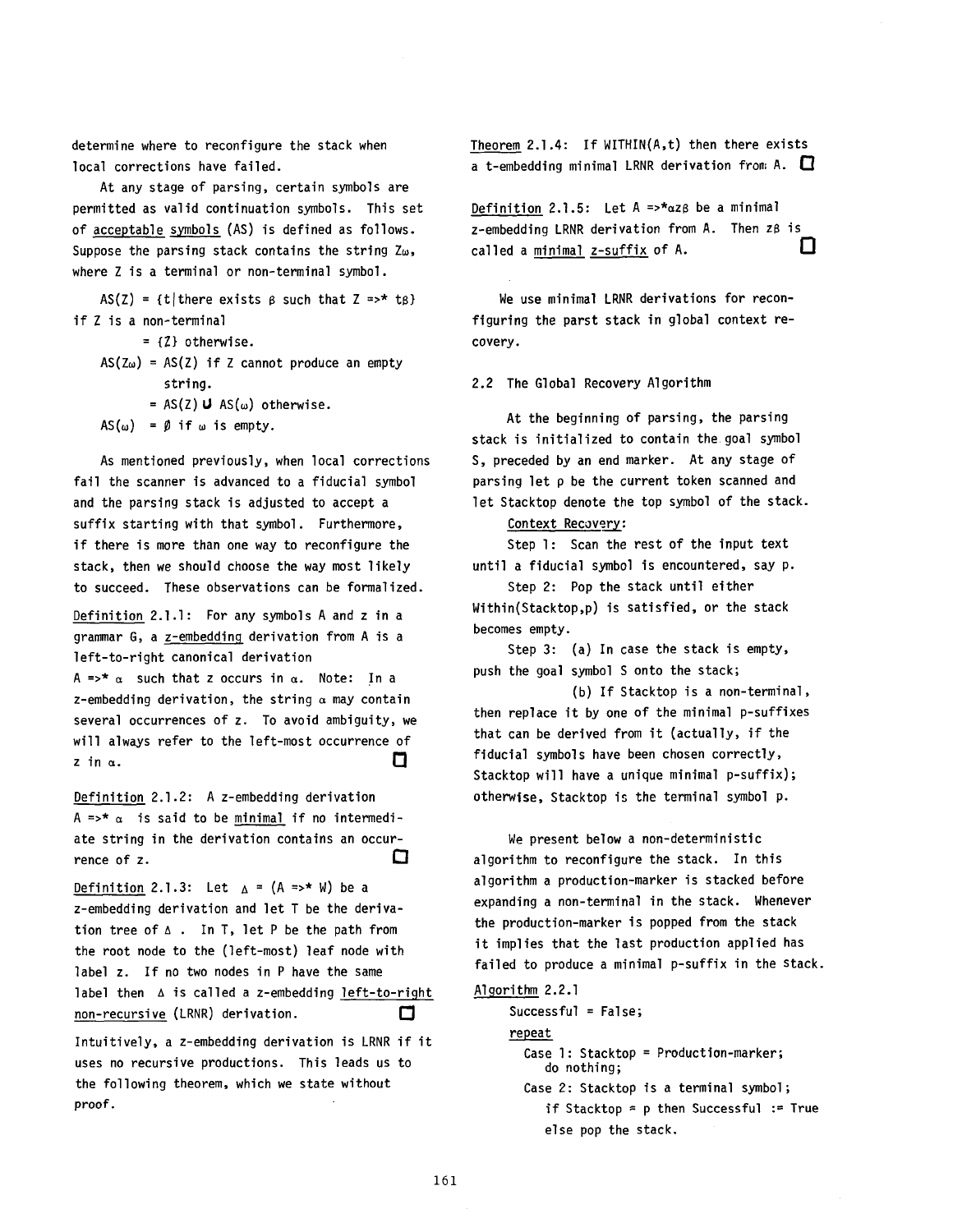#### 3. An Algorithm for Global Context Recovery

Here we give a more detailed exposition of the Context Recovery algorithm, showing in particular how serial parsing with backup is used to simulate nondeterministic parsing. The principal task of Context Recovery is to reconfigure the parsing stack so that it will predict a valid sentential prefix beginning with the terminal symbol that is found in its scanning phase. This terminal may not be the head symbol of any phrase that can be produced from a nonterminal symbol of the grammar. It must, of course, occur within some such phrase. Because the scanned terminal may not be a head symbol, Context Recovery cannot use the parsing tables directly to find an applicable production. Instead, it must try all productions from a nonterminal capable of producing a phrase that may contain the designated terminal symbol. Since the right-hand sides of these productions may themselves contain nonterminal symbols, the nondeterministic parsing algorithm is applied recursively.

To make maximum use of the contextual information available, we seek a derivation from one of the symbols already present on the parsing stack, in fact, the one closest to the top of the stack. Since any valid sentential suffix beginning with the designated terminal will suffice to initiate recovery, we want one that can be derived without expanding any nonterminal symbol recur-

sively, that is, a suffix that can be derived by a LRNR derivation. In order to constrain the derivation to be LRNR, as each nonterminal is tried to see whether it can derive a suitable suffix, it is entered into a set of previously expanded nonterminals. In searching for a derivation, no symbol in this set is ever expanded again.

In the event that there is no symbol in the stack from which can be derived a phrase containing the designated terminal, the stack will eventually be emptied. If this happens, the goal symbol is stacked, for derivation of an appropriate sentential suffix from the goal symbol is assured. We assume that the end-of-text marker (or its surrogate) is a fiducial symbol, and that it occurs in a production from the goal symbol.

The algorithm below is written in pseudo-Pascal. We trust the reader will have no difficulty in understanding it.

The function Within determines whether there is any phrase that can be derived from its first argument and contains the terminal symbol given as its second argument. While this information can be gotten by non-recursive derivation and examination, it is actually obtained by lookup in tables produced by the LL(1) constructor. These tables are quite compact, and their use usually saves both time and space.

```
type 
   Symboltype = ( list of syntactic symbols );Productions : ( indices of productions of the grammar ); 
const 
   AS: array [Symboltype] of
               set of Symboltype =
         [ set of acceptable terminal symbols for each nonterminal ]
var 
   T : Symboltype; (* the terminal symbol 
                      returned by the lexical analyzer *) 
   Parse Stack : Stack of Symboltype;
                  (* the parsing stack used by the LL(1) parser *)
function SP : Stack pointer; (* points to top of Parse Stack *) 
function StackTop : Symboltype; (* value at top of Parse Stack *) 
function Prod Index (NT, T : Symboltype) : Productions; 
            (* the LL(1) parsing function *) 
function Within (NT, T : Symboltype) : Boolean;
```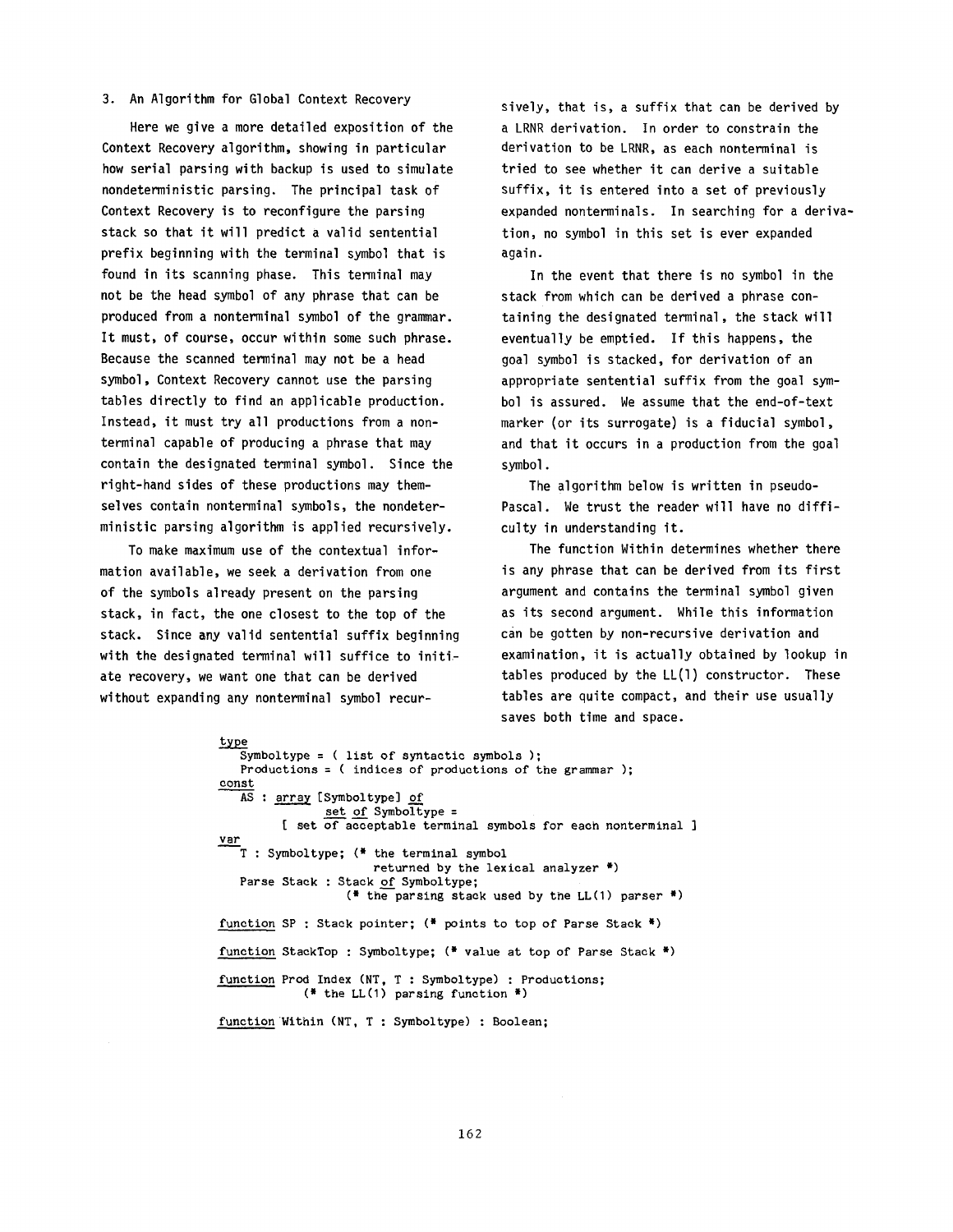```
procedure Context Recovery; 
   const 
      FirstSymbol : Symboltype = least element of Symboltype;
   var 
      Expanded Symbols : set of Symboltype; 
      Successful : Boolean; 
   procedure Try Recovery; 
      var 
         NT, S : Symboltype;
         LB : Stack pointer; 
         Trial Symbols : set of Symboltype; 
         Trial Prodn : Productions; 
      begin
         if Parse Stack is empty then 
            push the goal symbol into Parse Stack; 
         NT := StackTop; 
          pop Parse Stack; LB := SP; 
          Expanded Symbols := Expanded Symbols + [NT]; 
         S := First Symbol; 
         Trial Symbols := AS[NT]; 
         repeat 
            (* first, locate a symbol in AS[NT] *) 
            while not (S in Trial Symbols) do
               S := \text{succ}(S);
            Trial Prodn := Prod Index (NT, S); 
            if the right hand side of Trial Prodn is non-empty then 
               begin
                   apply Trial Prodn; (* push the right hand side into 
                                            Parse Stack *) 
                   repeat 
                      if T in AS[StackTop] then 
                         Successful := True 
                      else if StackTop is nonterminal 
                         and not (StackTop in Expanded Symbols)
                         and Within (StackTop, T) then
                            Try Recovery (* recursively *) 
                      else 
                         pop Parse Stack 
                  until Successful or (SP = LB);
               end; (* of expansion of a nonempty Trial Prodn *) 
             Trial Symbols := Trial Symbols - [S] 
          <u>until</u> Successful <u>or</u> (Trial Symbols = [j) |
      end; (* Try Recovery *) 
   begin (* Context Recovery *)
      advance the lexical scanner to a fiducial symbol and assign it to 
         the variable T; 
      Expanded Symbols := []; Successful := False: 
      repeat 
         Try Recovery 
      until Successful 
   end;
```
 $\bar{\beta}$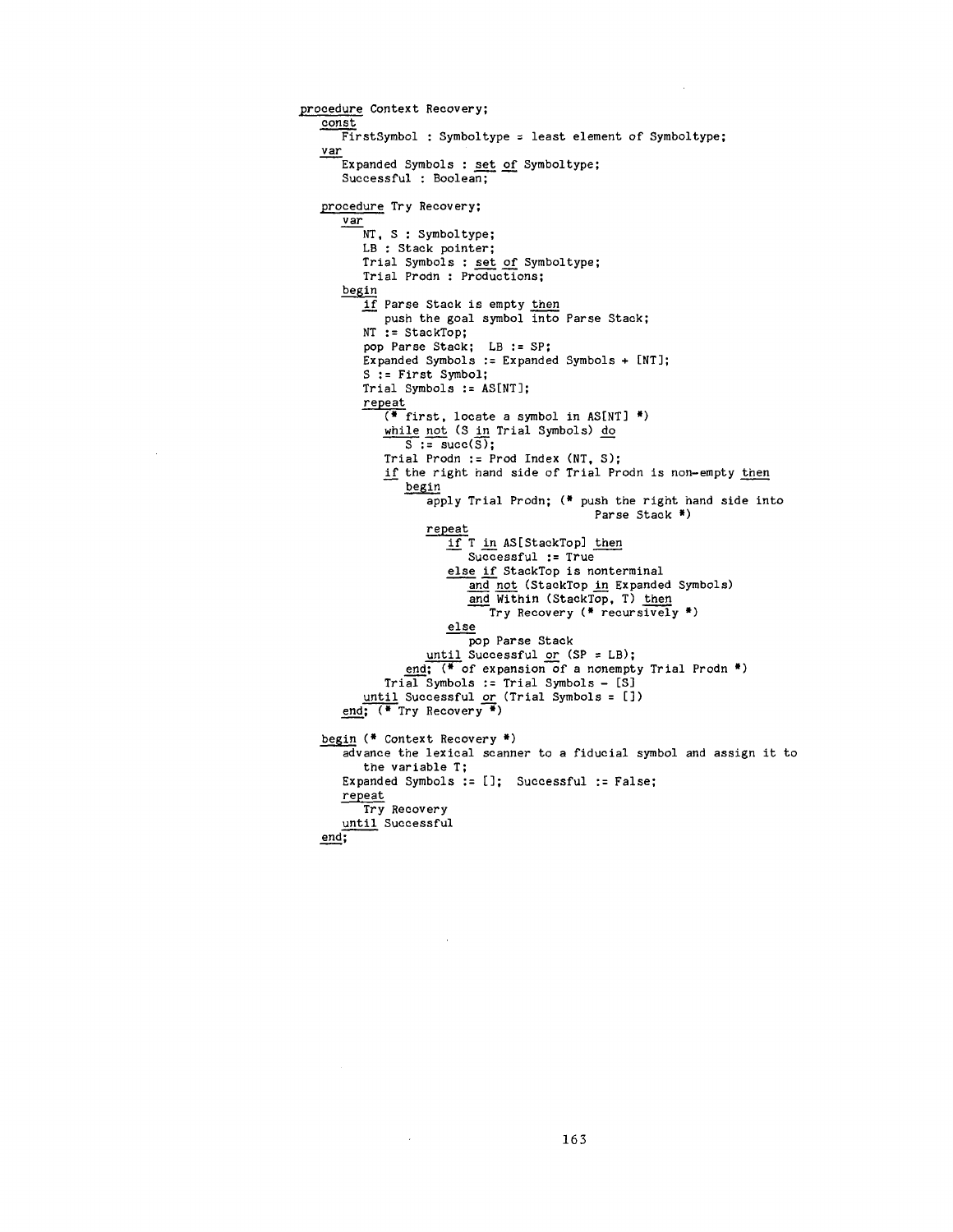To see that the algorithm is effective, we can verify several properties that it possesses.

- l) The completion flag Successful is set True in only one place, and on the condition that the terminal symbol returned by the scanner is in the set of symbols expected from the configuration of the parsing stack. Once Successful becomes true, the algorithm terminates without further modification of any global data structure. Thus if the algorithm ever terminates, LL(1) parsing can resume.
- 2) The innermost repeat loop of Try Recovery terminates for one of the following three reasons:
	- a) Successful is explicitly set to True;
	- b) Successful is set to True in a recursive call to Try Recovery;
	- c) the parsing stack is popped down to the previously set stack pointer, LB. Note that LB is set (in the fourth statement of the body of Try Recovery) after initially popping a symbol from the parsing stack. Thus if Try Recovery is called when the stack is nonempty and returns with Successful = False, the stack will have been popped once.
- 3) The outer repeat loop of Try Recovery terminates for one of the following reasons:
	- a) Successful has become True, or
	- b) the set of productions applicable from the nonterminal NT has been exhausted.

Note that a production that has failed will never be tried again, as NT is entered into the set of Expanded Symbols in the fifth statement of Try Recovery. If the same nonterminal should subsequently appear at the top of Parse Stack in an expansion of some production, it will be ignored without reexamination.

- 4) The repeat loop of Context Recovery will terminate because either
	- a) In the initial call of Try Recovery, the parsing stack contained a symbol NT such that either T belongs to AS[NT] or else NT can be expanded, producing a stack configuration from which a T-suffix can be derived, or
- b) the stack initially contained no such symbols; the first call of Try Recovery  $terminated$  with Successful = False and the parsing stack empty, and in a second call to Try Recovery the goal symbol was pushed into the parsing stack. The goal symbol has the property called for in (a).
- Case 3: Stacktop is a non-terminal; if not Within(Stacktop,p) or if Stacktop is a symbol that has previously been tried then pop the stack;

else expand Stacktop after pushing Production-marker onto the stack.

until Stacktop = Production-marker or Successful;

If Successful = True at the conclusion of the algorithm then the original Stacktop symbol will have been replaced in the parsing stack by a minimal p-suffix. Algorithm 2.2.1 is nondeterministic in the choice of which production to apply in expanding Stacktop at Case 3. Obviously, a deterministic version can be given at the cost of a bit more bookkeeping.

In extreme cases the parsing stack may be emptied at some point during execution of Context Recovery. When this happens, the stack is reinitialized to contain the goal symbol. Since every terminal symbol satisfies the WITHIN relationship to the goal symbol, there exists an embedding LRNR derivation from the goal symbol for any fiducial symbol. Hence, Context Recovery will terminate successfully giving the desired suffix in the stack.

## 4. Some Experimental Results

The error recovery strategy described in the preceding section has been implemented in LL(1) parsers for several programming languages, including Pascal. In each case an LL(1) grammar was constructed for the language; the grammar was then modified, without destroying the LL(1) property, so that the maximum number of symbols in the grammar would have the WPLU property described in the next section. These symbols were selected as fiducial symbols for global context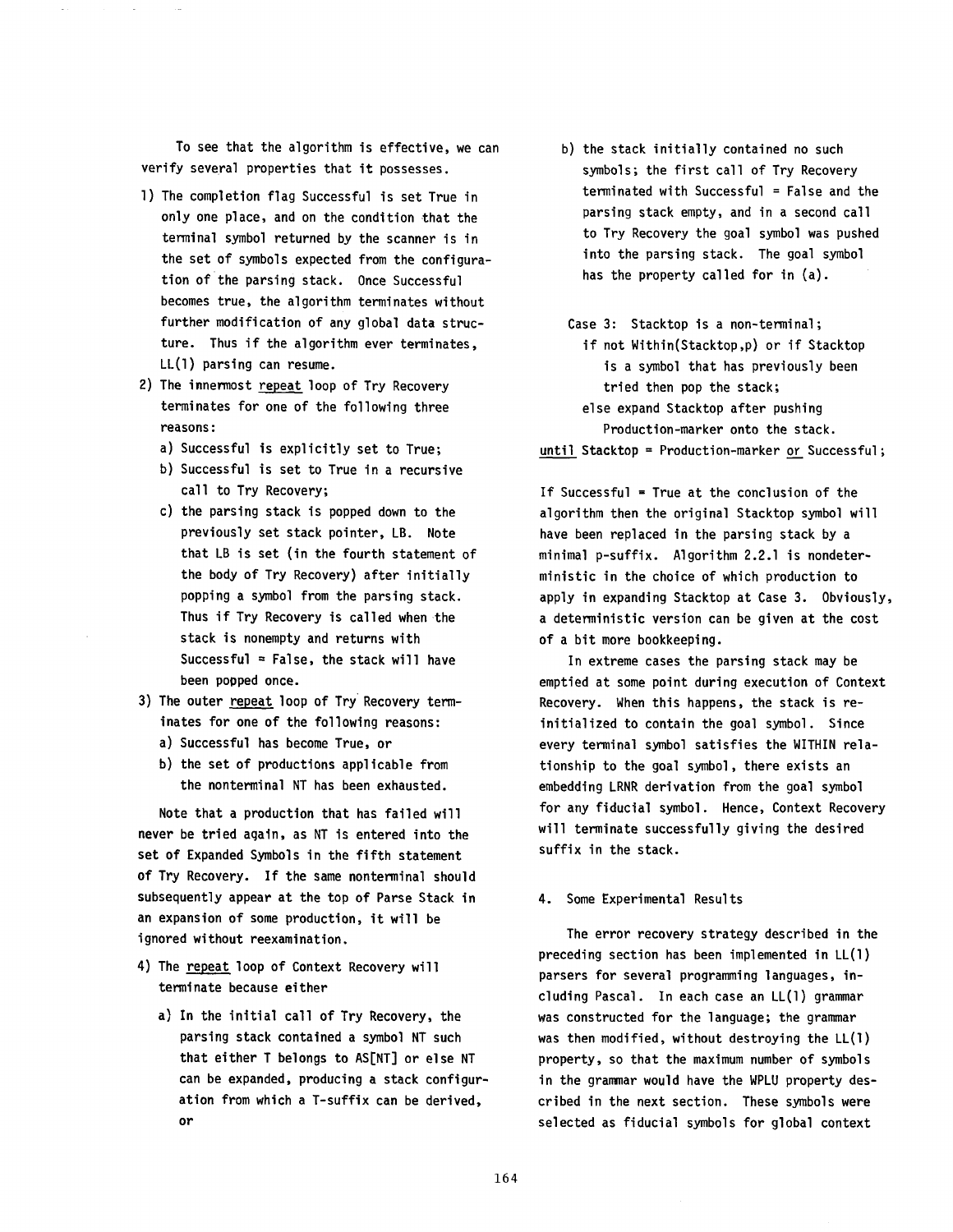recovery. The resulting grammar was fed to an LL(1) constructor which generated both parsing and error recovery tables. The parser, augmented by two levels of recovery routines for local recovery and global context recovery, was driven by these tables. To obtain a comparison with other methods we tested our error recovery scheme on a set of Pascal program texts provided by Ripley and Druseikis [4]. They had compiled this set from programs written by students at the University of Arizona, who were novices in Pascal. The tape contains 126 Pascal programs with about 130 single token errors, such as mispunches, missing symbols, etc., plus additional syntax errors arising from the programmer's ignorance of Pascal.

The following criteria were used in evaluating the results of our test: an error correction is termined "excellent" if it repaired the text in the way that a competent programmer might have done, "good" if it resulted in a reasonable program without any spurious errors, and "poor" otherwise. (These criteria were used by Pennello and DeRemer [2] in evaluating their error recovery scheme on the same data.) The results we obtained are listed below:

| Excellent | Good | Poor | Total                    | Corrections by<br>Context Recovery |
|-----------|------|------|--------------------------|------------------------------------|
| 99        | 50   | 40.  | 189                      | 57                                 |
| (52%)     |      |      | $(26%)$ $(22%)$ $(100%)$ | (27%)                              |

The results obtained by Pennello and DeRemer [2] are as follows:

| Excellent |     |   | Good Poor Unrepaired    | Total  |
|-----------|-----|---|-------------------------|--------|
| -32       | 21. | Q | 14                      | 76     |
| (42%)     |     |   | $(28%)$ $(12%)$ $(18%)$ | (100%) |

The unrepaired category in the above tabulation refers to those errors for which no repair was chosen, but the rest of the input was used up in the attempt to find a proper correction, and therefore, control was not passed back to the parser.

Spurious errors were counted in both of the above statistics. Because some errors were unrepaired by Pennello and DeRemer's strategy, which does not perform global context recovery, there were some actual errors in program texts which

were overlooked by their parser, while the recovery algorithms was in a forward scanning mode. Our error recovery strategy produced 78% excellent or good corrections. All of the errors that were visually detected in the program texts were found by our parser. Most of the errors were 'corrected' by local recovery although some of these corrections induced spurious errors; only in about 20% of the cases did the correction chosen by Context Recovery lead to spurious errors. These occurred when a symbol that had been designated as fiducial could in fact occur in more than one valid context. In such cases, the resolution of the ambiguity made by Context Recovery is arbitrary and may be incorrect.

The procedure Context Recovery always returns control to the parser, but if the input should be exhausted before a fiducial symbol is found by in the forward scanning mode, then the parse terminates immediately. Since the keyword symbols chosen as fiducial were fairly dense in the test programs, such a situation did not occur in our tests. Context Recovery enabled recovery from such diverse errors as declarations and statements appearing out of order, the use of Algol syntax in a Pascal program text, and even missing or incorrect comment and string delimiters.

#### 5. A Method for Characterizing Fiducial Symbols

The choice of a set of fiducial symbols is crucial to an effective global context recovery algorithm. What properties should we look for in making such a choice? Can these properties be formally stated, so that a set of fiducial symbols can be selected by a constructor from an analysis of the grammar? We can give some definitive answers to these questions.

## 5.1 Strong Fiducial Symbols

Previously we mentioned two basic assumptions underlying global context recovery. To recapitulate,

a) we assume that the portion of the input string following a fiducial symbol is a valid suffix of some sentence in the language.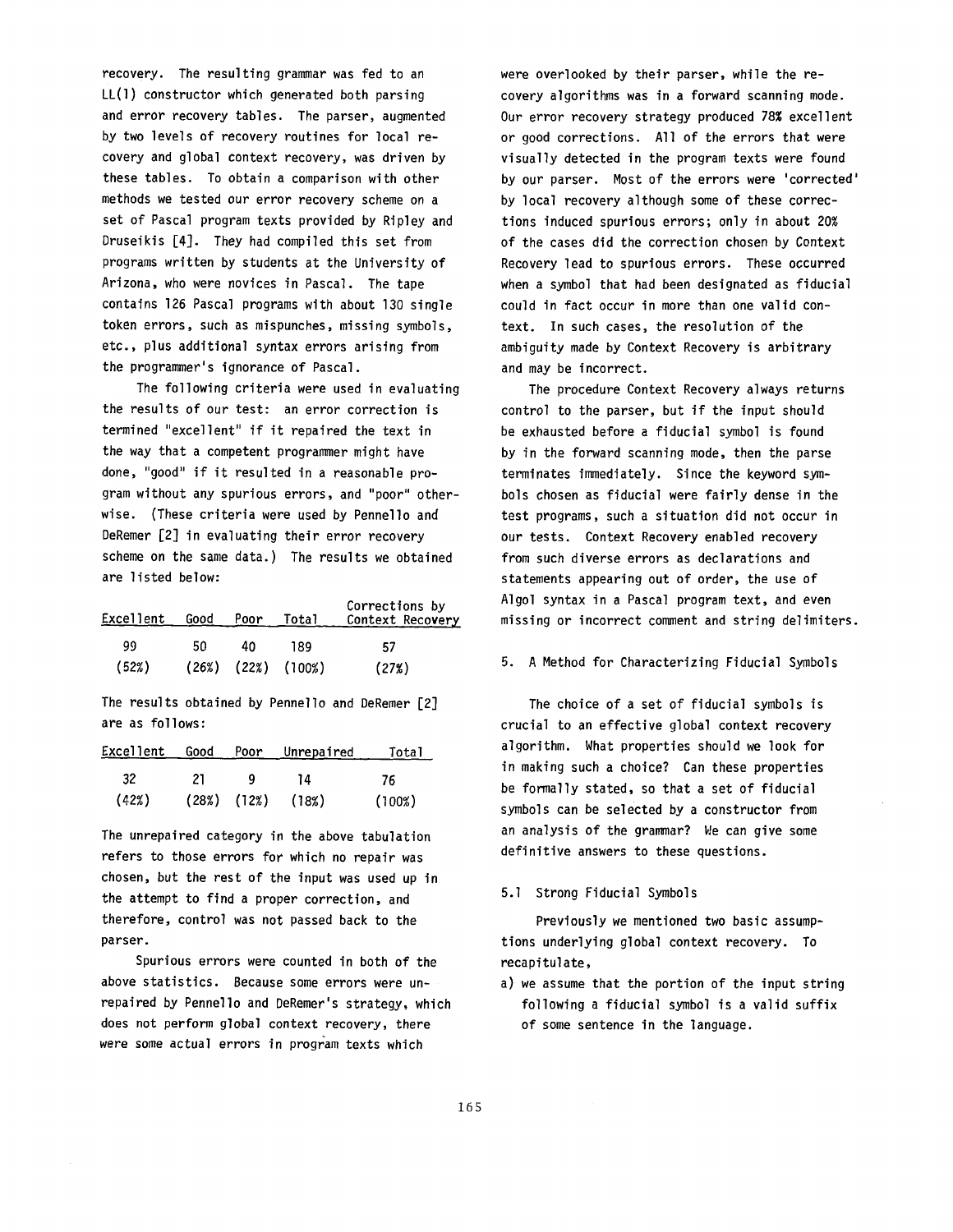b) after reconfiguration, the parser can parse any valid suffix that begins with the fiducial symbol.

The second assumption gives us an ideal, but stringent, definition for a fiducial symbol.

Definition 5.1.1: A string  $t_{\omega}$  is called a terminal t-suffix of a language L if there is a prefix  $\alpha$  such that  $\alpha t_{\omega}$  is a sentence of L.  $\Box$ 

Definition 5.1.2: A terminal symbol t is a strong fiducial symbol (SFS) of a grammar G for L, if there exists a string  $\beta$  which is a suffix of a sentential form of G and for every terminal t-suffix  $t_{\omega}$  of  $L$ , there is derivation  $B \Rightarrow^*$  tw.

We use the adjective 'strong' in the above definition to distinguish it from another, more practical, definition for fiducial symbols that will be given later.

Note: All the grammars considered below will be assumed to be in reduced form. Also, we assume that the goal symbol in a grammar is nonrecursive.

Definition 5.1.3: A terminal symbol z in a grammar G has strong phrase-level uniqueness (SPLU) if either G is empty or

- l) there is at most one production, say  $A \rightarrow \gamma$ , which contains z in its right hand side,
- 2) z occurs only once in the right hand side  $\mathbf{v}$ .
- 3) A does not have left or embedded recursion in G, i.e. there is no derivation in G of the form A =>\*  $\alpha$ A $\beta$ , where  $\beta \neq \lambda$  $(\lambda$  denotes the empty string,
- 4) A has SPLU in G(A), where G(A) is the grammar, in reduced form, obtained from G by deleting all productions for A.  $\Box$

Theorem 5.1.4: If'z has SPLU in G then z is a SFS.

Proof: From the minimal z-suffix of S we can □ derive any terminal z-suffix.

However, the SPLU property is too restrictive to expect of many symbols in a typical programming language, as is seen from the following:

Lemma 5.1.5: If every terminal symbol in a grammar G has SPLU then L(G) is a regular language.

Proof: The SPLU property allows only right recursive productions in a grammar for the language. Any language generated by such a grammar is regular.  $\Box$ 

Though SPLU is a sufficient condition it is not a necessary condition for a symbol to be SFS. However, it seems that the grammars in which every symbol is a SFS will generate a very restricted class of languages. In any grammar for an actual programming language, there are very few symbols qualified to be SFS and fewer still have SPLU. However, the choice of reserved words as fiducial symbols leads to fairly successful error recovery in most practical cases. We clearly need a less restrictive characterization of fiducial symbols in a programming language.

5.2 Weak Phrase-Level Uniqueness

Definition 5.2.1: A terminal symbol z has weak phrase-level uniqueness (WPLU) in a grammar G if either G is empty, or

- l) there is at most one production, say  $A \rightarrow \alpha z \beta$ , which contains z in its right hand side,
- 2) z occurs only once in the right hand size ~zB, and
- 3) A has WPLU in G(A), where G(A) is the grammar, in reduced form, obtained from G by considering A to be a terminal symbol,  $\Box$

The definition of WPLU relaxes the SPLU restriction that the nonterminal A, from which a string containing z is produced, cannot have left or embedded recursion in G. In consequence, for a symbol z having WPLU, a z-suffix may contain several repetitions of an initial phrase. This means that following error recovery on a fiducial symbol z, having WPLU but not SPLU,